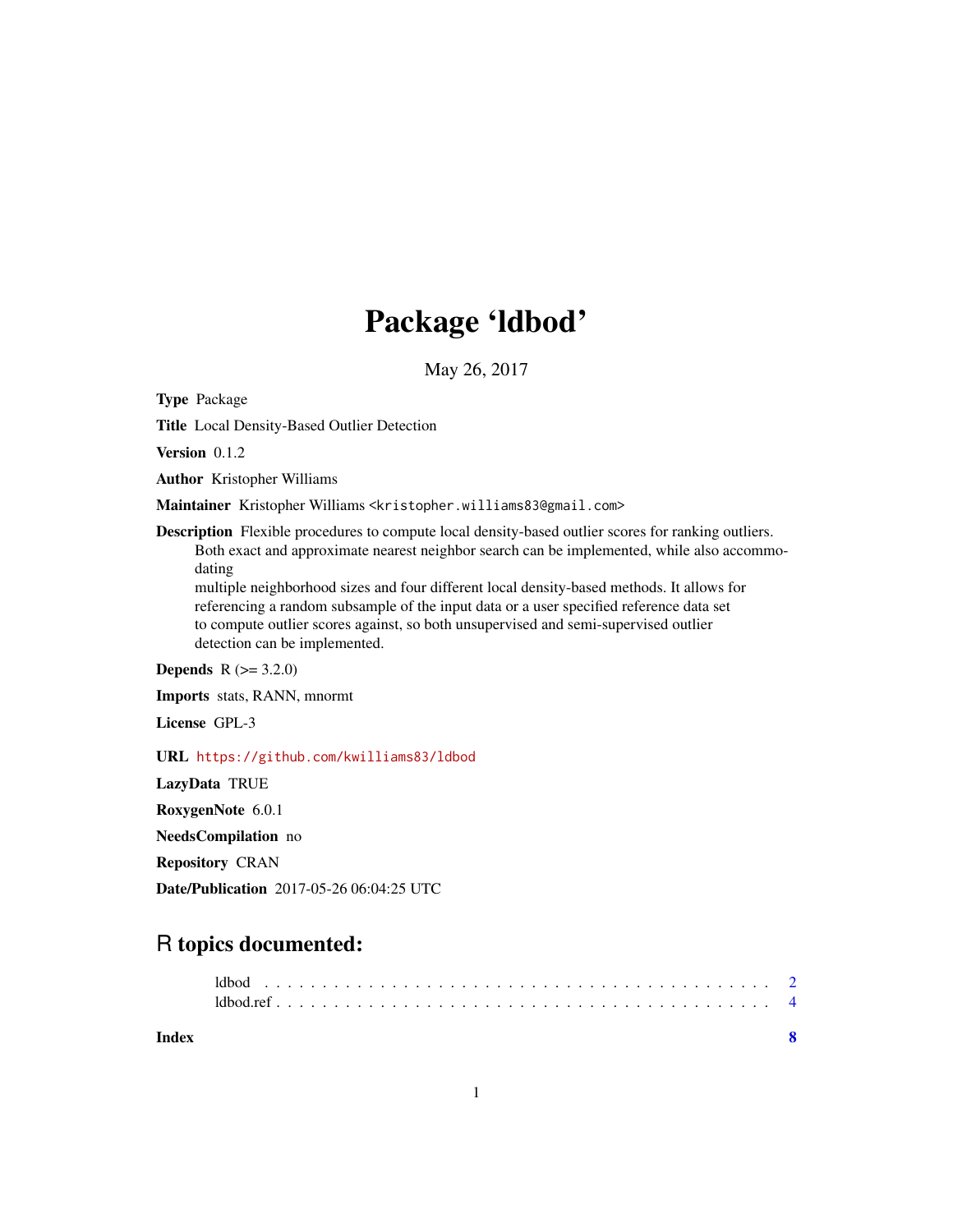<span id="page-1-0"></span> $2$  ldbod  $\blacksquare$ 

ldbod *Local Density-Based Outlier Detection using Subsampling with Approximate Nearest Neighbor Search*

#### Description

This function computes local density-based outlier scores for input data.

#### Usage

```
ldbod(X, k = c(10, 20), nsub = nrow(X), method = c("lof", "ldf", "rkof","lpdf"), ldf.param = c(h = 1, c = 0.1), rkof.param = c(alpha = 1, c = 1,sig2 = 1), lpdf.param = c(cov.type = "full", sigma2 = 1e-05, tmax = 1, v =1), treetype = "kd", searchtype = "standard", eps = 0,
  scale.data = TRUE)
```
#### Arguments

| χ          | An n x p data matrix to compute outlier scores                                                                                                                                                                                                                                                                                                                                                |
|------------|-----------------------------------------------------------------------------------------------------------------------------------------------------------------------------------------------------------------------------------------------------------------------------------------------------------------------------------------------------------------------------------------------|
| k          | A vector of neighborhood sizes, k must be less than nsub                                                                                                                                                                                                                                                                                                                                      |
| nsub       | Subsample size, nsub must be greater than k. Usually nsub = $0.10*$ n or larger is<br>recommended. Default is $nsub = n$                                                                                                                                                                                                                                                                      |
| method     | Character vector specifying the local density-based method(s) to compute. User<br>can specify more than one method. By default all methods are computed                                                                                                                                                                                                                                       |
| ldf.param  | Vector of parameters for method LDF. h is the positive bandwidth parameter and<br>c is a positive scaling constant. Default values are $h=1$ and $c=0.1$                                                                                                                                                                                                                                      |
| rkof.param | Vector of parameters for method RKOF. C is the postive bandwidth paramter,<br>alpha is a sensitively parameter in the interval $[0,1]$ , and sig2 is the variance<br>parameter. Default values are alpha=1, C=1, sig2=1                                                                                                                                                                       |
| lpdf.param | Vector of paramters for method LPDF. cov.type is the covariance parameteri-<br>zation type, which users can specifiy as either 'full' or 'diag'. sigma2 is the<br>positive regularization parameter, tmax is the maximum number of updates, and<br>v is the degrees of freedom for the multivariate t distribution. Default values are<br>cov.type = 'full', tmax=1, sigma2=1e-5, and $v=1$ . |
| treetype   | Character vector specifiying tree method. Either 'kd' or 'bd' tree may be speci-<br>fied. Default is 'kd'. Refer to documentation for RANN package.                                                                                                                                                                                                                                           |
| searchtype | Character vector specifiying kNN search type. Default value is "standard". Re-<br>fer to documentation for RANN package.                                                                                                                                                                                                                                                                      |
| eps        | Error bound. Default is 0.0 which implies exact nearest neighgour search. Refer<br>to documentation for RANN package.                                                                                                                                                                                                                                                                         |
| scale.data | Logical value indicating to scale each feature of X using standard noramlization<br>with mean 0 and standard deviation of 1                                                                                                                                                                                                                                                                   |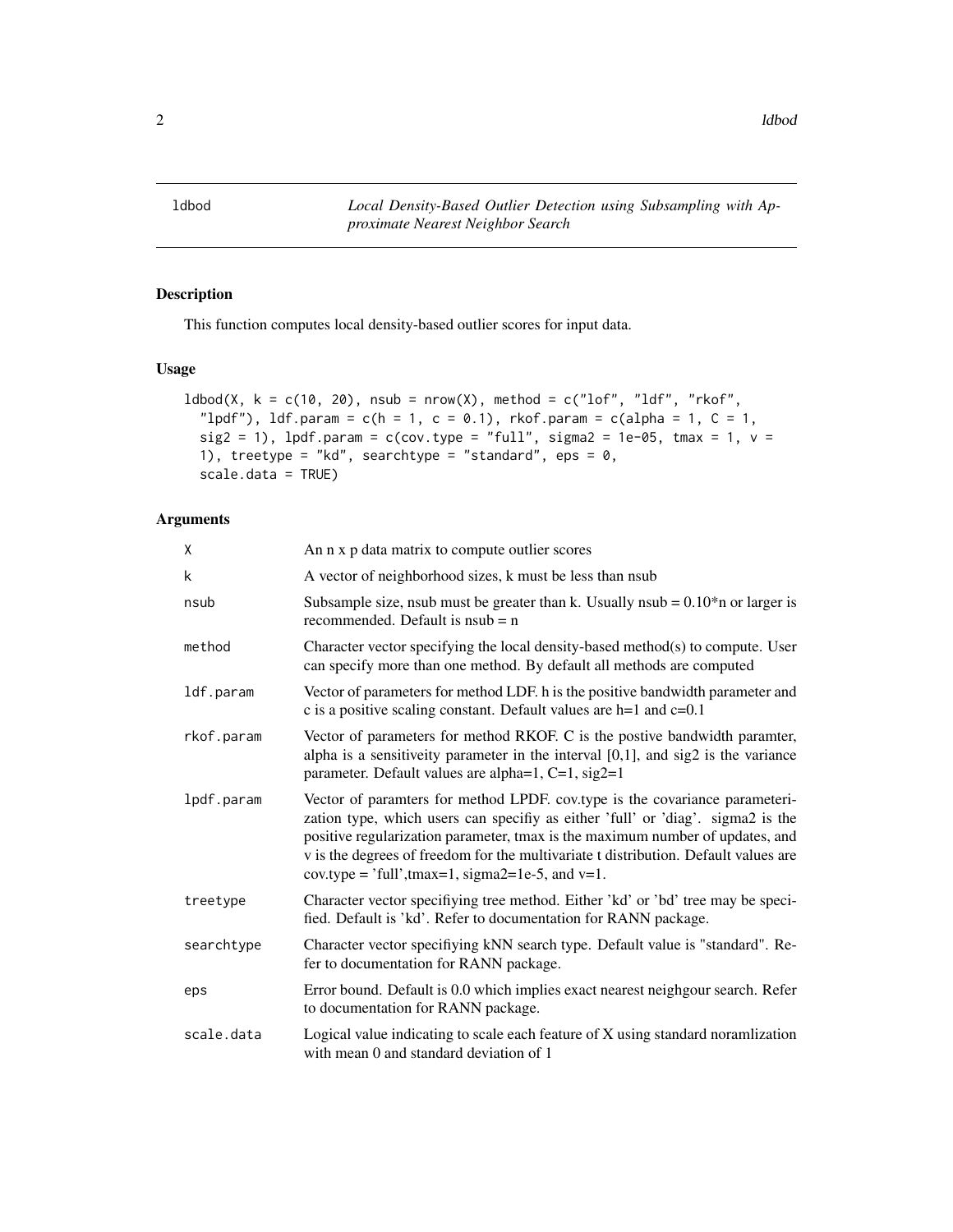#### ldbod 3

#### Details

Computes the local density-based outlier scores for input data, X, referencing a random subsample of X. The subsampled data set is constructed by randomly drawning nsub samples from X without replacement.

Four different methods can be implemented LOF, LDF, RKOF, and LPDF. Each method specified returns densities and relative densities. Methods LDF and RKOF uses guassian kernels, and method LDPF uses multivarite t distribution. Outlier scores returned are positive except for lpde and lpdr which are log scaled densities (natural log). Score lpdr has shown to be highly sensitive to k.

All kNN computations are carried out using the nn2() function from the RANN package. Multivariate t densities are computed using the dmt() function from the mnormt package. Refer to specific packages for more details. Note: all neighborhoods are strickly of size k; therefore, the algorithms for LOF, LDF, and RKOF are not exact implementations, but algorithms are similiar for most situation and are equivalent when distance to k-th nearest neighbor is unique. If there are many duplicate data points, then implementation of algorithms could lead to dramatically different (positive or negative) results than those that allow neighborhood sizes larger than k, especially if k is relatively small. Removing duplicates is recommended before computing outlier scores unless there is good reason to keep them.

The algorithm can be used to compute an ensemble of outlier scores by using multiple k values and/or iterating over multiple subsamples.

#### Value

A list of length 9 with the elements:

lrd –An n x length(k) matrix where each column vector represents the local reachabiility denity (LRD) outlier scores for each specifed k value. Smaller values indicate a point in more outlying.

lof –An n x length(k) matrix where each column vector represents the local outlier factor (LOF) outlier scores for each specifed k value. Larger values indicate a point in more outlying.

lde –An n x length(k) matrix where each column vector represents the local density estimate (LDE) outlier scores for each specifed k value. Smaller values indicate a point in more outlying.

ldf –An n x length(k) matrix where each column vector represents the local density factor (LDF) outlier scores for each specifed k value. Larger values indicate a point in more outlying.

kde –An n x length(k) matrix where each column vector represents the kernel density estimate (KDE) outlier scores for each specifed k value. Smaller values indicate a point in more outlying.

rkof –An n x length(k) matrix where each column vector represents the robust kernel density factor (RKOF) outlier scores for each specifed k value. Larger values indicate a point in more outlying.

lpde –An n x length(k) matrix where each column vector represents the local parametric density estimate (LPDE) outlier scores for each specifed k value on log scale. Smaller values indicate a point in more outlying.

lpdf –An n x length(k) matrix where each column vector represents the local parametric density factor (LPDF) outlier scores for each specifed k value. Smaller values indicate a point in more outlying.

lpdr –An n x length(k) matrix where each column vector represents the local parametric density ratio (LPDR) outlier scores for each specifed k value. Smaller values indicate a point in more outlying. LPDR is typically used to detect groups of outliers.

If a method is not specified then returns NULL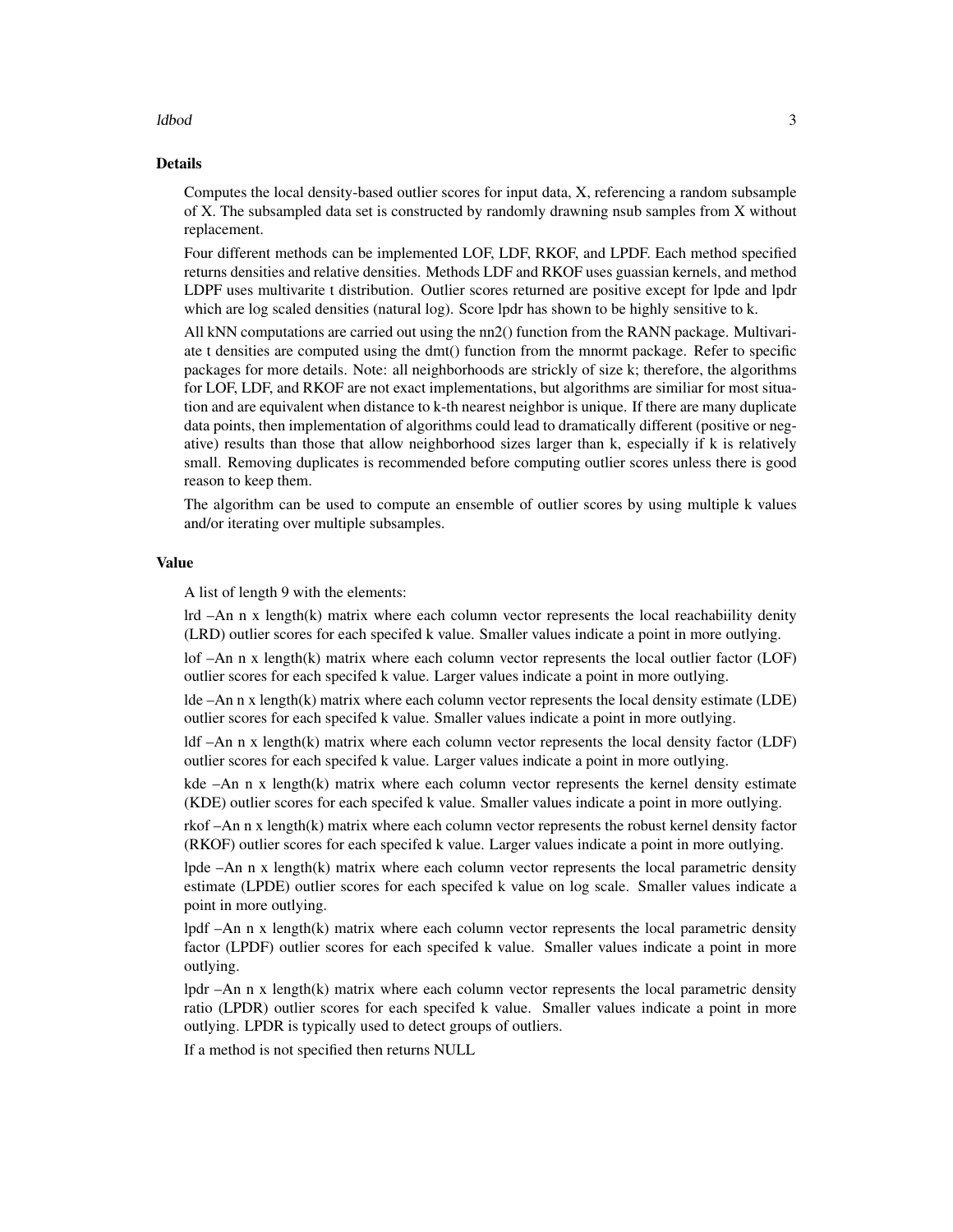#### <span id="page-3-0"></span>References

M. M. Breunig, H-P. Kriegel, R.T. Ng, and J. Sander (2000). LOF: Identifying density-based local outliers. In Proc. of ACM International Conference on Knowledge Discovery and Data Mining, 93-104.

L. J. Latecki, A. Lazarevic, and D. Pokrajac (2007). Outlier Detection with kernel density functions. In Proc. of Machine Learning and Data Mining in Pattern Recognition, 61-75

J. Gao, W. Hu, Z. Zhang, X. Zhang, and O. Wu (2011). RKOF: Robust kernel-based local outlier detection. In Proc. of Advances in Knowledge Discovery and Data Mining, 270-283.

K. T. Williams (2016). Local parametric density-based outlier deteciton and ensemble learning with application to malware detection. PhD Dissertation. The University of Texas at San Antonio.

#### Examples

```
# 500 x 2 data matrix
X <- matrix(rnorm(1000),500,2)
# five outliers
outliers \leq matrix(c(rnorm(2,20),rnorm(2,-12),rnorm(2,-8),rnorm(2,-5),rnorm(2,9)),5,2)
X <- rbind(X,outliers)
# compute outlier scores without subsampling for all methods using neighborhood size of 50
scores <- ldbod(X, k=50)head(scores$lrd); head(scores$rkof)
# plot data and highlight top 5 outliers retured by lof
plot(X)
top5outliers <- X[order(scores$lof,decreasing=TRUE)[1:5],]
points(top5outliers,col=2)
# plot data and highlight top 5 outliers retured by outlier score lpde
plot(X)
top5outliers <- X[order(scores$lpde,decreasing=FALSE)[1:5],]
points(top5outliers,col=2)
# compute outlier scores for k= 10,20 with 10% subsampling for methods 'lof' and 'lpdf'
scores \le -1dbod(X, k = c(10, 20), nsub = 0.10*nrow(X), method = c('lof','lpdf'))
# plot data and highlight top 5 outliers retuned by lof for k=20
plot(X)
top5outliers <- X[order(scores$lof[,2],decreasing=TRUE)[1:5],]
points(top5outliers,col=2)
```
ldbod.ref *Local Density-Based Outlier Detection using Reference Data with Approximate Nearest Neighbor Search*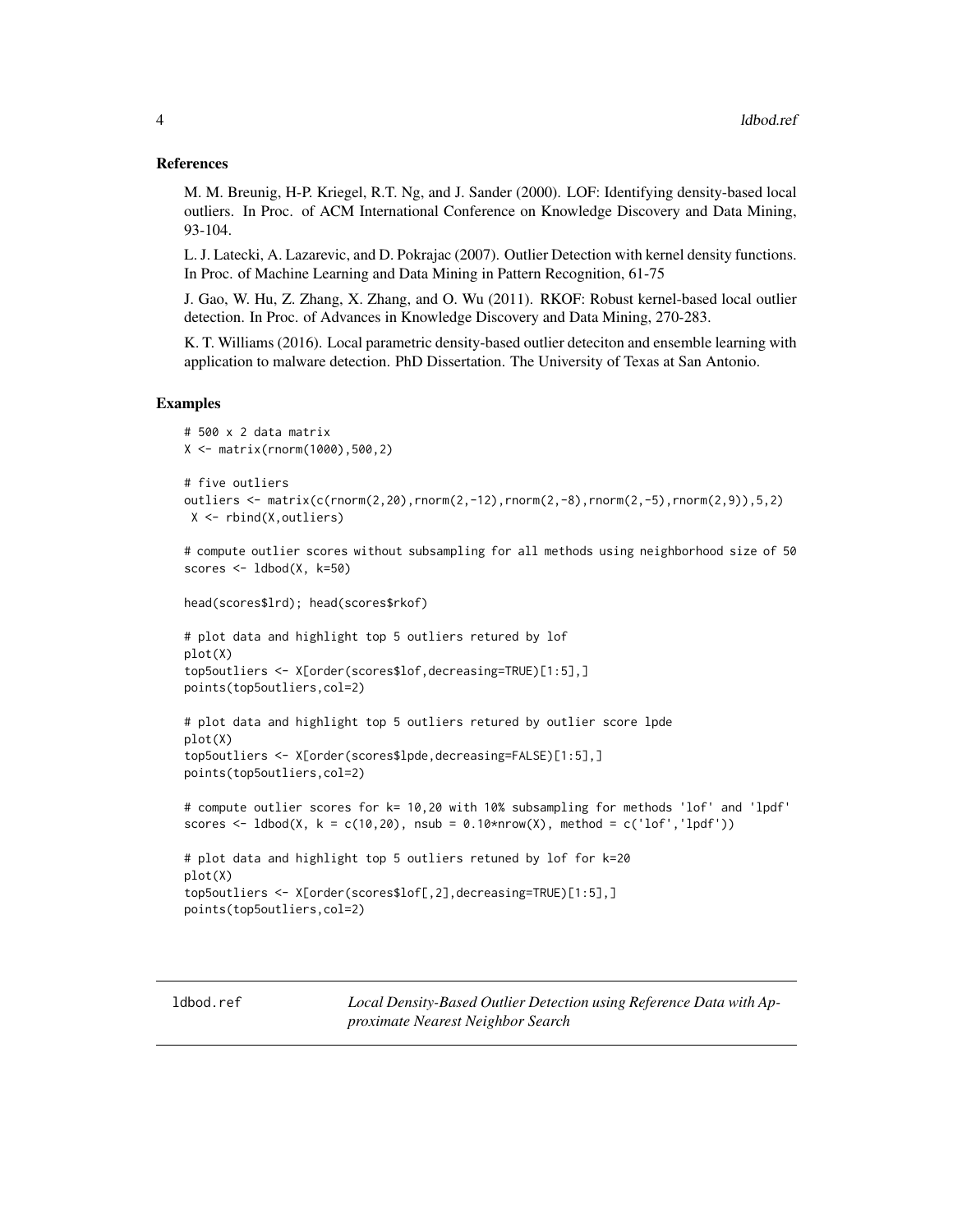#### ldbod.ref 5

#### Description

This function computes local density-based outlier scores for input data and user specified reference set.

#### Usage

```
ldbod.ref(X, Y, k = c(10, 20), method = c("lof", "ldf", "rkof", "lpdf"),
 1df.param = c(h = 1, c = 0.1), rkof.param = c(alpha = 1, C = 1, sig2 = 1),lpdf.param = c(cov.type = "full", sigma2 = 1e-05, tmax = 1, v = 1),treetype = "kd", searchtype = "standard", eps = \theta, scale.data = TRUE)
```
#### Arguments

| X          | An n x p data matrix to compute outlier scores                                                                                                                                                                                                                                                                                                                                                |
|------------|-----------------------------------------------------------------------------------------------------------------------------------------------------------------------------------------------------------------------------------------------------------------------------------------------------------------------------------------------------------------------------------------------|
| Y          | An m x p reference data matrix.                                                                                                                                                                                                                                                                                                                                                               |
| k          | A vector of neighborhood sizes, k must be less than m.                                                                                                                                                                                                                                                                                                                                        |
| method     | Character vector specifying the local density-based method(s) to compute. User<br>can specify more than one method. By default all methods are computed                                                                                                                                                                                                                                       |
| ldf.param  | Vector of parameters for method LDF. h is the positive bandwidth parameter and<br>c is a positive scaling constant. Default values are $h=1$ and $c=0.1$                                                                                                                                                                                                                                      |
| rkof.param | Vector of parameters for method RKOF. C is the postive bandwidth paramter,<br>alpha is a sensitively parameter in the interval $[0,1]$ , and sig2 is the variance<br>parameter. Default values are alpha=1, C=1, sig2=1                                                                                                                                                                       |
| lpdf.param | Vector of paramters for method LPDF. cov.type is the covariance parameteri-<br>zation type, which users can specifiy as either 'full' or 'diag'. sigma2 is the<br>positive regularization parameter, tmax is the maximum number of updates, and<br>v is the degrees of freedom for the multivariate t distribution. Default values are<br>cov.type = 'full', tmax=1, sigma2=1e-5, and $v=1$ . |
| treetype   | Character vector specifiying tree method. Either 'kd' or 'bd' tree may be speci-<br>fied. Default is 'kd'. Refer to documentation for RANN package.                                                                                                                                                                                                                                           |
| searchtype | Character vector specifiying kNN search type. Default value is "standard". Re-<br>fer to documentation for RANN package.                                                                                                                                                                                                                                                                      |
| eps        | Error bound. Default is 0.0 which implies exact nearest neighgour search. Refer<br>to documentation for RANN package.                                                                                                                                                                                                                                                                         |
| scale.data | Logical value indicating to scale each feature of X using standard noramlization<br>based on mean and standard deviation for features of Y.                                                                                                                                                                                                                                                   |

#### Details

Computes local density-based outlier scores for input data, X, referencing data Y. For semi-supervised outlier detection Y would be a set of "normal" reference points; otherwise, Y can be any other set of reference points of interest. This allows users the flexibility to reference other data sets besides X or a subset of X. Four different methods can be implemented LOF, LDF, RKOF, and LPDF. Each method specified returns densities and relative densities. Methods LDF and RKOF uses guassian kernels, and method LDPF uses multivarite t distribution. Outlier scores returned are non-negative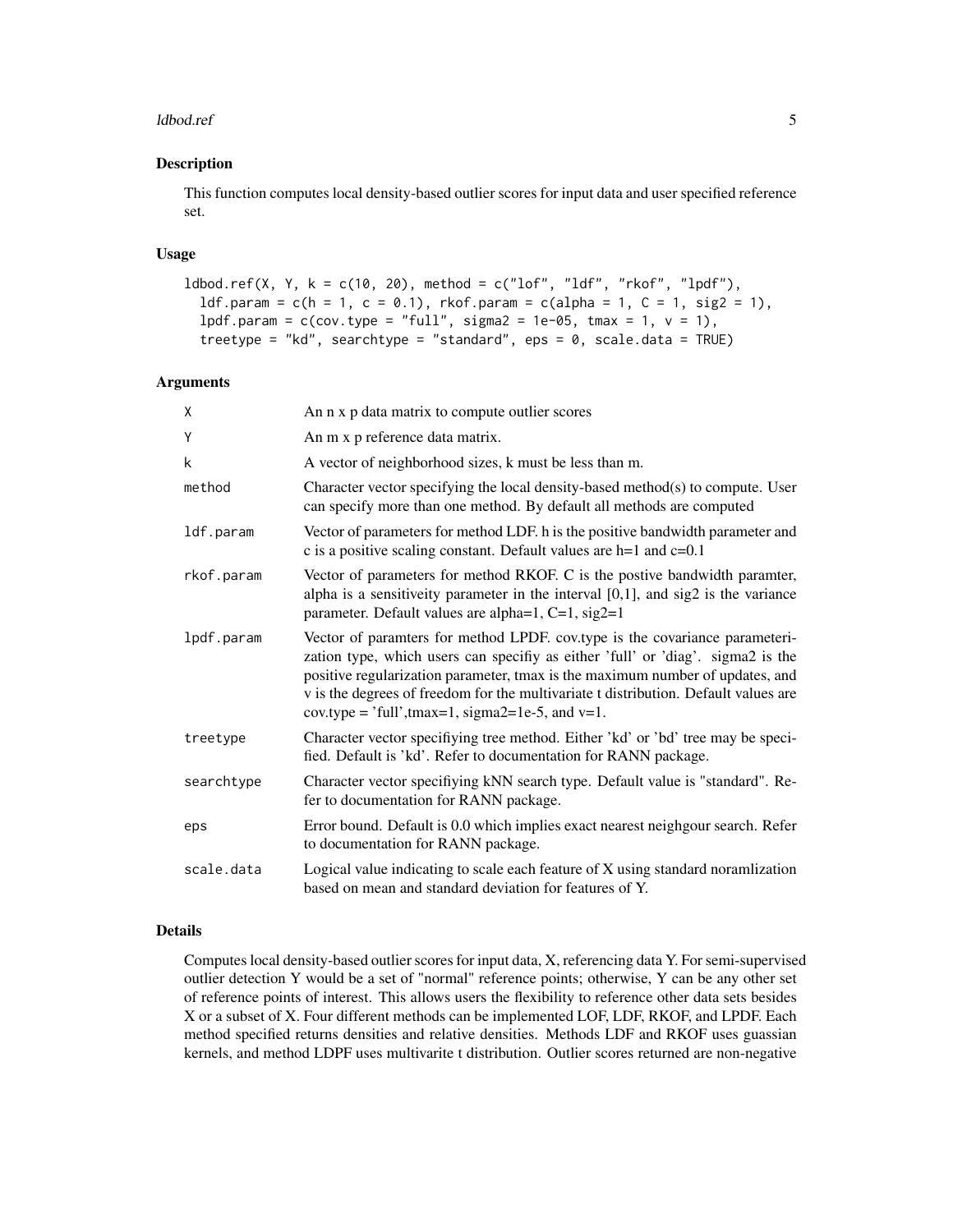except for lpde and lpdr which are log scaled densities (natural log). Note: Outlier score lpdr is strictly designed for unsupervised outlier detection and should not be used in the semi-supervised setting. Refer to references for more details about each method.

All kNN computations are carried out using the nn2() function from the RANN package. Multivariate t densities are computed using the dmt() function from the mnormt package. Refer to specific packages for more details. Note: all neighborhoods are strickly of size k; therefore, the algorithms for LOF, LDF, and RKOF are not exact implementations, but algorithms are similiar for most situation and are equivalent when distance to k-th nearest neighbor is unique. If there are many duplicate data points in Y, then implementation of algorithms could lead to dramatically different (positive or negative) results than those that allow neighborhood sizes larger than k, especially if k is relatively small. Removing duplicates is recommended before computing outlier scores unless there is good reason to keep them.

The algorithm can be used to compute an ensemble of unsupervised outlier scores by using multiple k values and/or multiple iterations of reference data.

#### Value

A list of length 9 with the elements:

lrd –An n x length(k) matrix where each column vector represents outlier scores for each specifed k value. Smaller values indicate a point in more outlying.

lof –An n x length(k) matrix where each column vector represents outlier scores for each specifed k value. Larger values indicate a point in more outlying.

lde –An n x length(k) matrix where each column vector represents outlier scores for each specifed k value. Smaller values indicate a point in more outlying.

ldf –An n x length(k) matrix where each column vector represents outlier scores for each specifed k value. Larger values indicate a point in more outlying.

kde –An n x length(k) matrix where each column vector represents outlier scores for each specifed k value. Smaller values indicate a point in more outlying.

rkof –An n x length(k) matrix where each column vector represents outlier scores for each specifed k value. Larger values indicate a point in more outlying.

lpde –An n x length(k) matrix where each column vector represents outlier scores for each specifed k value. Smaller values indicate a point in more outlying.

lpdf –An n x length(k) matrix where each column vector represents outlier scores for each specifed k value. Smaller values indicate a point in more outlying.

lpdr –An n x length(k) matrix where each column vector represents outlier scores for each specifed k value. Smaller values indicate a point in more outlying.

If a method is not specified then returns NULL

#### References

M. M. Breunig, H-P. Kriegel, R.T. Ng, and J. Sander (2000). LOF: Identifying density-based local outliers. In Proc. of ACM International Conference on Knowledge Discovery and Data Mining, 93-104.

L. J. Latecki, A. Lazarevic, and D. Pokrajac (2007). Outlier Detection with kernel density functions. In Proc. of Machine Learning and Data Mining in Pattern Recognition, 61-75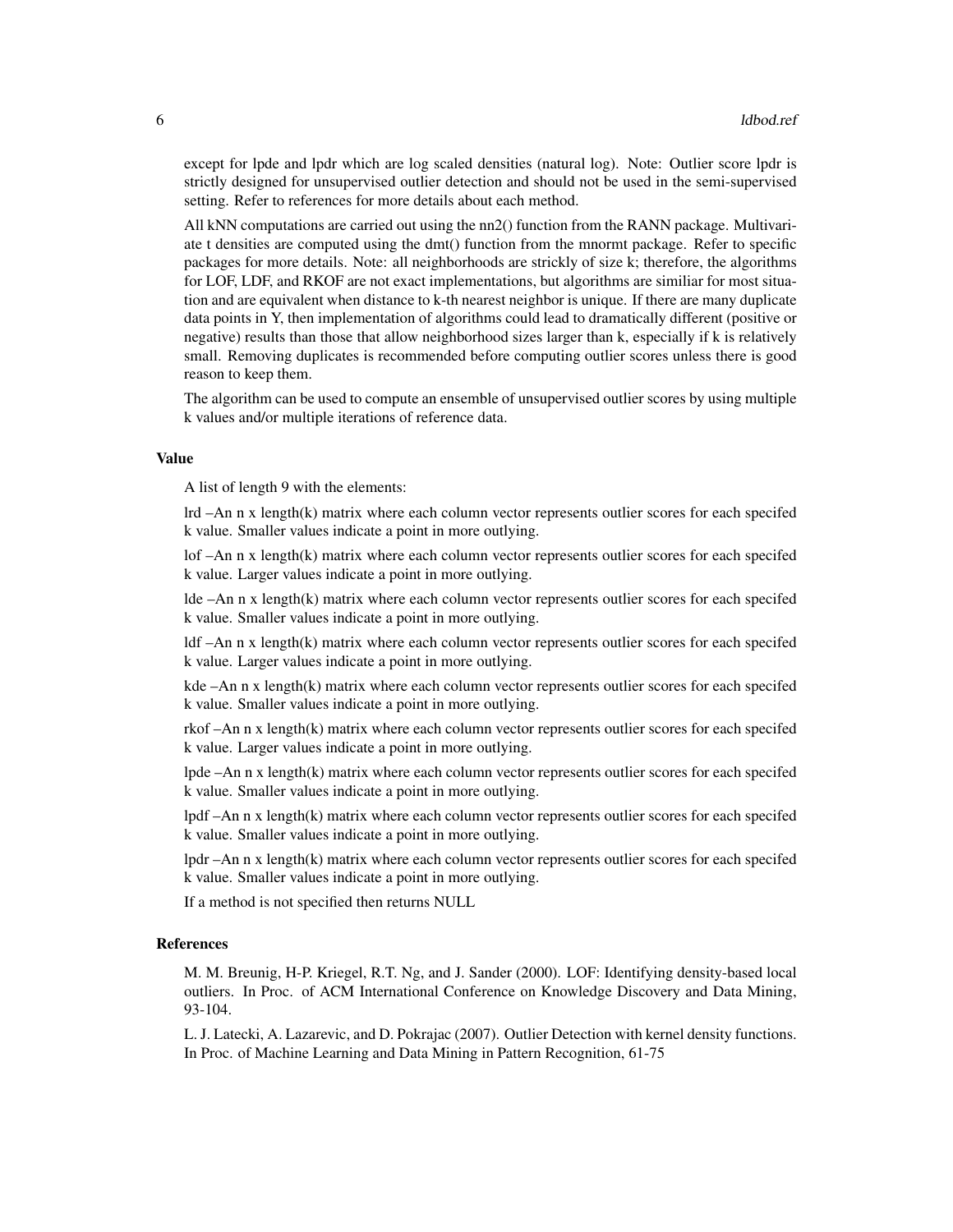#### ldbod.ref 7

J. Gao, W. Hu, Z. Zhang, X. Zhang, and O. Wu (2011). RKOF: Robust kernel-based local outlier detection. In Proc. of Advances in Knowledge Discovery and Data Mining, 270-283.

K. T. Williams (2016). Local parametric density-based outlier deteciton and ensemble learning with application to malware detection. PhD Dissertation. The University of Texas at San Antonio.

#### Examples

```
# 500 x 2 data matrix
X <- matrix(rnorm(1000),500,2)
Y \le -X# five outliers
outliers <- matrix(c(renorm(2, 20), rnorm(2, -12), rnorm(2, -8), rnorm(2, -5), rnorm(2, 9)), 5, 2)X <- rbind(X,outliers)
# compute outlier scores referencing Y for all methods using a neighborhood size of 50
scores <- ldbod.ref(X,Y, k=50)
head(scores$lrd); head(scores$rkof)
# plot data and highlight top 5 outliers retured by lof
plot(X)
top5outliers <- X[order(scores$lof,decreasing=TRUE)[1:5],]
points(top5outliers,col=2)
# plot data and highlight top 5 outliers retured by outlier score lpde
plot(X)
top5outliers <- X[order(scores$lpde,decreasing=FALSE)[1:5],]
points(top5outliers,col=2)
# compute outlier scores for k= 10,20 referencing Y for methods 'lof' and 'lpdf'
scores \leq 1dbod.ref(X,Y, k = c(10,20), method = c('lof','lpdf'))
# plot data and highlight top 5 outliers retuned by lof for k=20
plot(X)
top5outliers <- X[order(scores$lof[,2],decreasing=TRUE)[1:5],]
points(top5outliers,col=2)
```